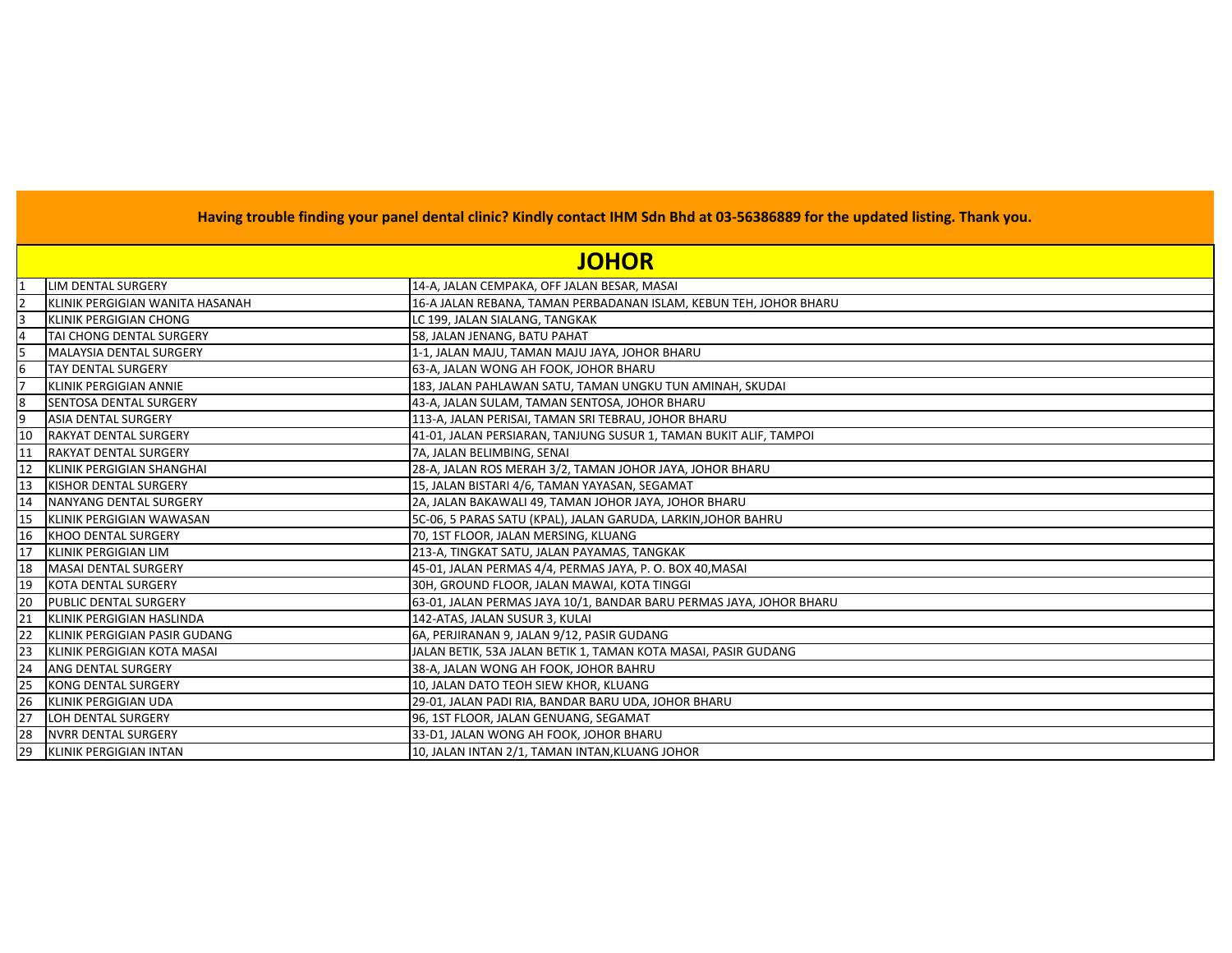|            | Having trouble finding your panel dental clinic? Kindly contact IHM Sdn Bhd at 03-56386889 for the updated listing. Thank you.<br><b>KEDAH</b> |                                                         |  |
|------------|------------------------------------------------------------------------------------------------------------------------------------------------|---------------------------------------------------------|--|
|            |                                                                                                                                                |                                                         |  |
|            | KLINIK PERGIGIAN JULIEWATI                                                                                                                     | NO. 907, JALAN SULTAN BADLISHAH, ALOR SETAR             |  |
|            | <b>IKLINIK PERGIGIAN YEO</b>                                                                                                                   | 8, TKT 1, TAMAN JITRA JAYA, JITRA                       |  |
|            | <b>IKLINIK PERGIGIAN YOGA</b>                                                                                                                  | 3691, LORONG SELASIH 1/3, TAMAN SELASIH, KULIM          |  |
| 14         | <b>IYONG DENTAL SURGERY</b>                                                                                                                    | 9, 1ST FLOOR, JALAN BANK, SG PETANI                     |  |
|            | ISURGERI PERGIGIAN R K RAAJ                                                                                                                    | 1, TKT 1, WISMA BANDARAN, JALAN IBRAHIM, SG PETANI      |  |
|            | <b>IKLINIK PERGIGIAN GOH</b>                                                                                                                   | 26, TKT 1, JALAN IBRAHIM, SG PETANI                     |  |
|            | <b>IKLINIK PERGIGIAN FARIDAH</b>                                                                                                               | 89, 1ST FLOOR, JALAN LANGGAR, ALOR SETAR                |  |
| 18         | KLINIK PERGIGIAN DR NORASHIKIN                                                                                                                 | NO 16, JALAN KILANG LAMA, PUSAT PERNIAGAAN PUTRA, KULIM |  |
|            | IKLINIK PERGIGIAN DR SALMEE & DR RUSLI                                                                                                         | NO 162-B, JALAN PJ7, PEKAN JITRA 2, JITRA               |  |
| <b>10</b>  | KLINIK PERGIGIAN ROSILA                                                                                                                        | NO 21, D' LANGKAWI MALL, POKOK ASAM KUAH, LANGKAWI      |  |
| <b>111</b> | KLINIK PERGIGIAN NG                                                                                                                            | 33, FIRST FLOOR, JALAN TUNKU IBRAHIM, ALOR SETAR        |  |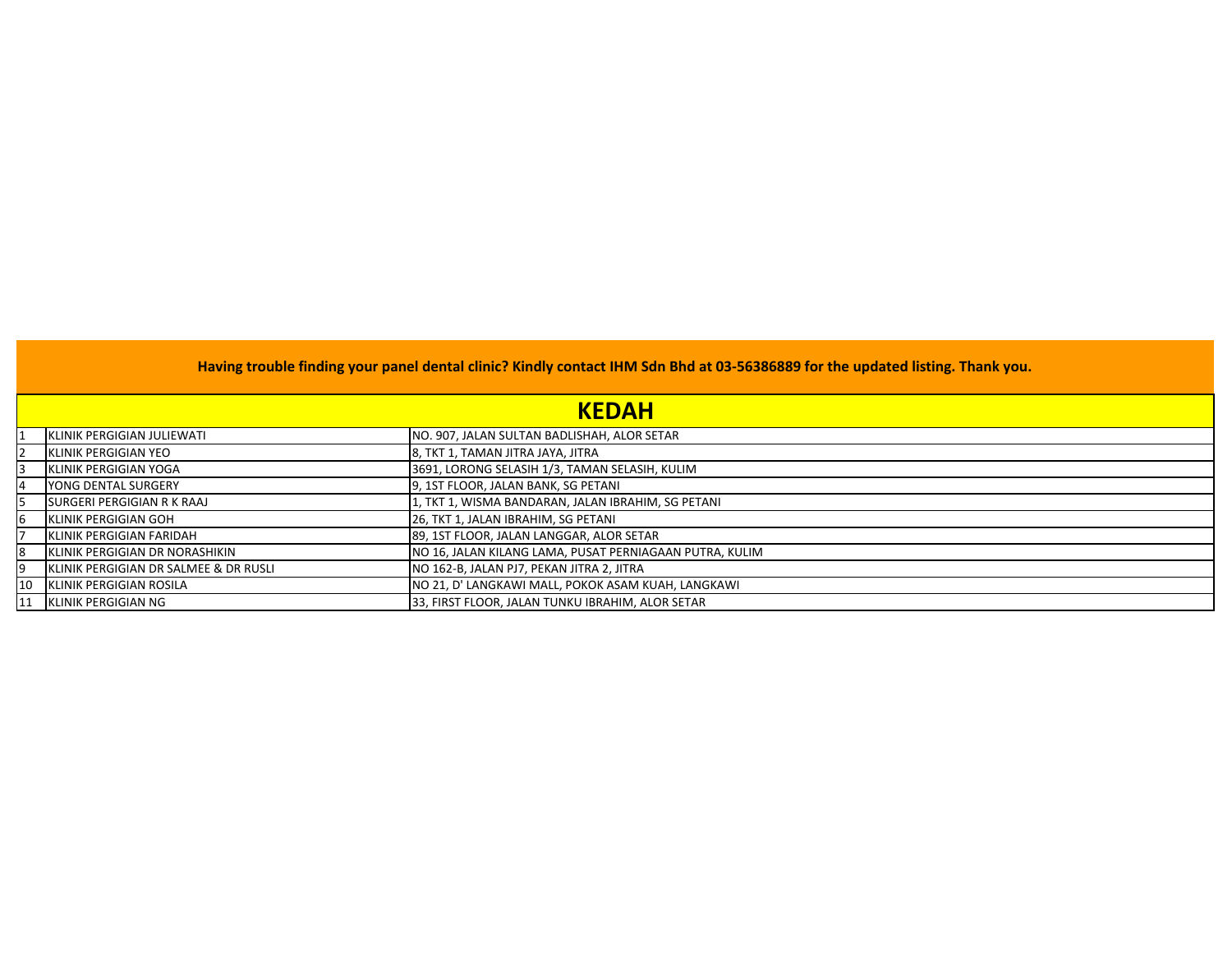| <b>KELANTAN</b>                   |                                                          |  |
|-----------------------------------|----------------------------------------------------------|--|
| <b>UMA DENTAL SURGERY</b>         | 52, JALAN SULTAN YAHYA PETRA, KUALA KRAI                 |  |
| KLINIK GIGI HALIM                 | TINGKAT 1, LOT 730, SEKSYEN 9, JLN CHE KADIR, KOTA BHARU |  |
| <b>CHONG DENTAL SURGERY</b>       | 236-C, JALAN TENGKU BESAR, KOTA BHARU                    |  |
| <b>IKLINIK PERGIGIAN DR FATMA</b> | TINGKAT 1, LOT 5585 & 5586, JALAN DATO' PATI, KOTA BHARU |  |
| <b>KLINIK GIGI DR AHMAD</b>       | 236-D, JALAN TENGKU BESAR, KOTA BHARU                    |  |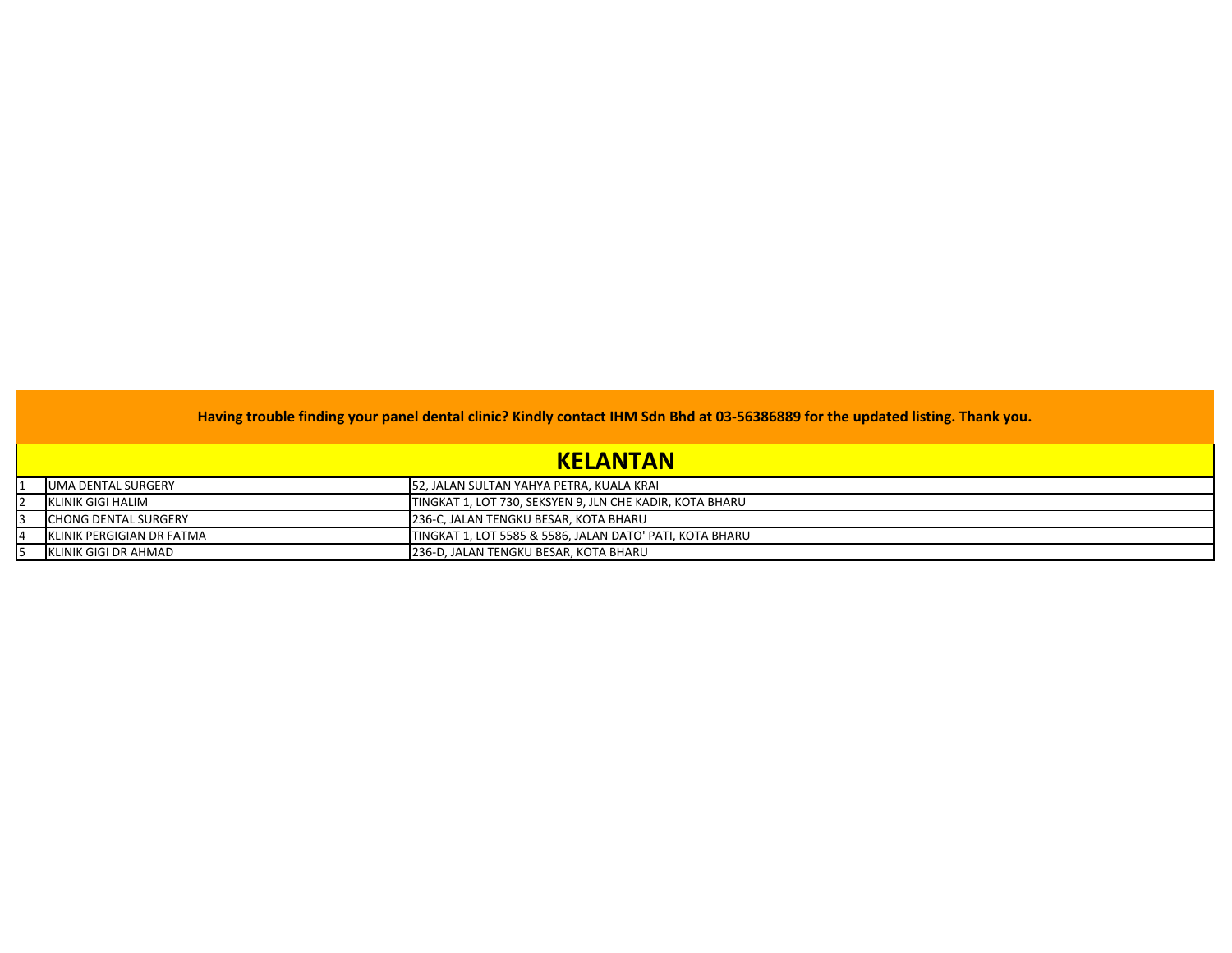## **KUALA LUMPUR**

|    | JASA DENTAL SURGERY SDN BHD              | LOT 278/279, 1ST FLR, AMPANG SHOPPING COMPLEX, 184 JALAN AMPANG           |
|----|------------------------------------------|---------------------------------------------------------------------------|
|    | <b>C.S. TAN DENTAL SURGERY</b>           | 2.2B, 2ND FLOOR, BANGUNAN MAS, JALAN SULTAN ISMAIL                        |
|    | KLINIK PERGIGIAN ZAINUDDIN & ORTHODONTIK | NO 36-1, JALAN TANJUNG SD 13/1, BANDAR SRI DAMANSARA                      |
|    | K W NG DENTAL SURGERY                    | 5-1, 1ST FLR, JLN MEGA MENDUNG, KOMPLEKS BANDAR, 5TH MILE, JLN KLANG LAMA |
|    | KLINIK PERGIGIAN SETAPAK                 | 65-1 (1ST FLOOR), JALAN LANGKAWI, TAMAN TERATAI MEWAH                     |
| 6  | KLINIK PERGIGIAN PERTAMA                 | 53, MEZ FLR, JALAN 2/90, TAMAN PERTAMA, CHERAS                            |
|    | <b>BANGSAR DENTAL SURGERY</b>            | 7A, JALAN TELAWI 5 BANGSAR BARU                                           |
| 8  | KLINIK PERGIGIAN MALURI                  | 249, JALAN MAHKOTA, TAMAN MALURI                                          |
| 9  | KLINIK PERGIGIAN SEKSYEN 1               | 14-1, JALAN 1A / 27A, SEKSYEN 1, WANGSA MAJU                              |
| 10 | KLINIK PERGIGIAN SRI SINAR               | 20, JALAN 16/38D, TAMAN SRI SINAR, SEGAMBUT                               |
| 11 | <b>SURGERI GIGI KEPONG</b>               | 91A, MAIN STREET, KEPONG                                                  |
| 12 | <b>MELAWATI DENTAL SURGERY</b>           | 36A JALAN BANDAR TIGA TAMAN MELAWATI                                      |
| 13 | <b>BALA DENTAL SURGERY</b>               | 253-1, TINGKAT 1, JALAN TUN SAMBANTHAN, BRICKFIELDS                       |
| 14 | KLINIK PERGIGIAN DR.PUTRI                | 165-A, JALAN AMINUDDIN BAKI, TAMAN TUN DR ISMAIL                          |
| 15 | KLINIK PERGIGIAN O.U.G.                  | 138-M, JALAN MEGA MENDUNG, JALAN KLANG LAMA                               |
| 16 | KLINIK PERGIGIAN KG PANDAN               | 5-1, JALAN BELANGKAS, OFF JLN KG PANDAN, TAMAN MALURI                     |
| 17 | <b>IKLINIK PERGIGIAN WILAYAH</b>         | 446-A, JALAN TUANKU ABD RAHMAN                                            |
| 18 | KLINIK PERGIGIAN BANDAR                  | 2A, PERSIARAN ARA, KIRI LUCKY GARDEN, BANGSAR                             |
| 19 | KLINIK PERGIGIAN SALAK SOUTH             | 138, JALAN BESAR, SALAK SOUTH                                             |
| 20 | KLINIK PERGIGIAN JEYA                    | 19A, 1ST FLR, BANGUNAN TONG NAM, JALAN TRAVERS, BRICKFIELDS               |
| 21 | <b>MOGAN DENTAL SURGERY</b>              | 127A, JALAN GENTING KLANG, SETAPAK                                        |
| 22 | KLINIK PERGIGIAN ANDA                    | 16-1, JALAN 1/76D, DESA PANDAN                                            |
| 23 | KLINIK PERGIGIAN ROSNI ADAM              | B1-10, GROUND FLOOR, PLAZA DWI TASIK, BANDAR SRI PERMAISURI, CHERAS       |
| 24 | KLINIK PERGIGIAN FAMILI                  | 6A, JALAN MJ/1, MEDAN MAJU JAYA, JALAN KLANG LAMA                         |
| 25 | KLINIK PERGIGIAN MYDENTAL                | NO-4-1, JALAN MANIS 4, TAMAN SEGAR, CHERAS                                |
| 26 | BANGSAR DENTAL SPECIALIST CENTRE         | NO-43-1, TELAWI 3, BANGSAR BARU                                           |
| 27 | KLINIK PERGIGIAN KOK DOH                 | E48, JALAN 17/42, TAMAN KOK DOH                                           |
| 28 | <b>K L DENTAL SURGERY</b>                | 16G, JLN 22A/70A, PLAZA CRYSTALVILLE 2, DESA SRI HARTAMAS                 |
| 29 | <b>KLINIK PERGIGIAN USHA</b>             | 24, 1ST FLOOR, JALAN CEMUR, OFF JALAN PEKELILING LAMA                     |
| 30 | KLINIK PERGIGIAN DAN ORTODONTIK KATTE    | 40A, JALAN PANDAN 2/1, PANDAN JAYA                                        |
| 31 | KLINIK PERGIGIAN DENTCARE                | 20, 1ST FLOOR, JALAN 34 / 154, TAMAN BUKIT ANGGERIK                       |
| 32 | KLINIK PERGIGIAN TULIP                   | 27G, JALAN KAMPUNG PANDAN-                                                |
| 33 | <b>KLINIK PERGIGIAN CITY</b>             | 18113, JALAN CENDIAKAWAN, EAST-WEST EXPRESSWAY, TAMAN CONNAUGHT           |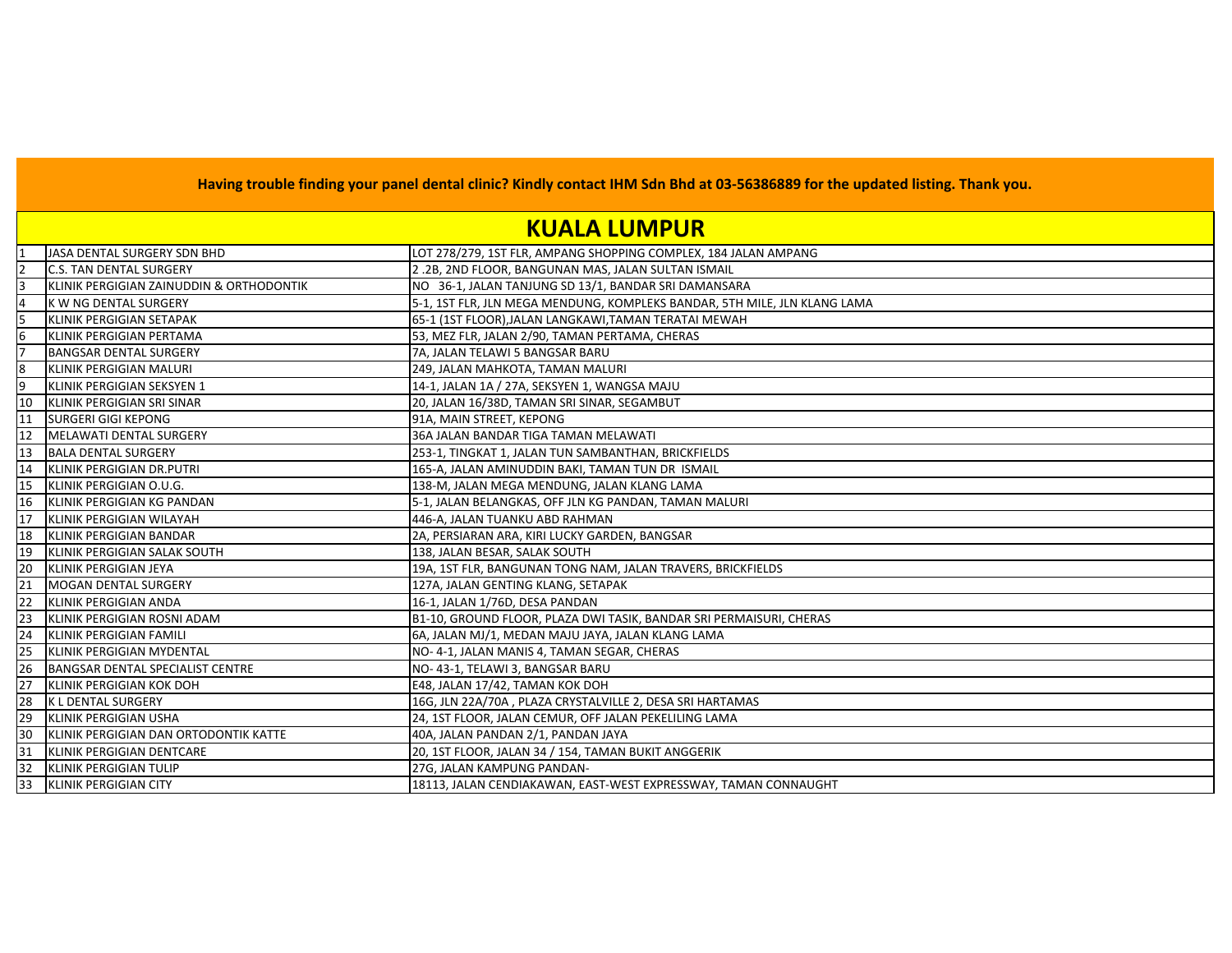|    | <b>MELAKA</b>                    |                                                                  |  |
|----|----------------------------------|------------------------------------------------------------------|--|
|    | <b>JEE DENTAL SURGERY</b>        | NO 16, JALAN KOTA LAKSAMANA 2/15,TAMAN KOTA LAKSAMANA,SEKSYEN 2  |  |
|    | KLINIK PERGIGIAN PERSONA         | 1-8F, KOMPLEKS MARA, JALAN HANG TUAH                             |  |
|    | TENG & HO CLINIC SDN BHD         | 119, TAMAN MELAKA RAYA                                           |  |
|    | <b>KLINIK PERGIGIAN NAGEN</b>    | 168-M, KOMPLEKS MUNSHI ABDULLAH, JALAN MUNSHI ABDULLAH           |  |
|    | <b>KLINIK PERGIGIAN INDRAN</b>   | NO:10-A, 1ST FLOOR, JALAN SEMABOK                                |  |
|    | ING DENTAL SURGERY               | INO 51A, LORONG SETIA SATU, TAMAN AYER KEROH HEIGHTS, AYER KEROH |  |
|    | <b>IKLINIK PERGIGIAN HARBANS</b> | 22, JALAN ANGGERIK, TAMAN SERI BAYU, ALOR GAJAH                  |  |
| 18 | KLINIK PERGIGIAN SC ONG          | 311, JALAN MELAKA RAYA 1, TAMAN MELAKA RAYA                      |  |
| Ι9 | <b>IKL GAN DENTAL SURGERY</b>    | 4, JALAN HANG TUAH                                               |  |
|    | 10 ICHEAH DENTAL SURGERY         | 65A, JALAN BENDAHARA                                             |  |
| 11 | <b>ANTHONY DENTAL SURGERY</b>    | 9832,1ST FLOOR BUKIT BARU                                        |  |
|    | 12 KLINIK PERGIGIAN RAIHANN      | SU 951 JALAN BANDAR BARU 6,TAMAN BANDAR BARU, MASJID TANAH       |  |
|    | 13 CHONG DENTAL SURGERY          | INO 20. JALAN BENDAHARA.                                         |  |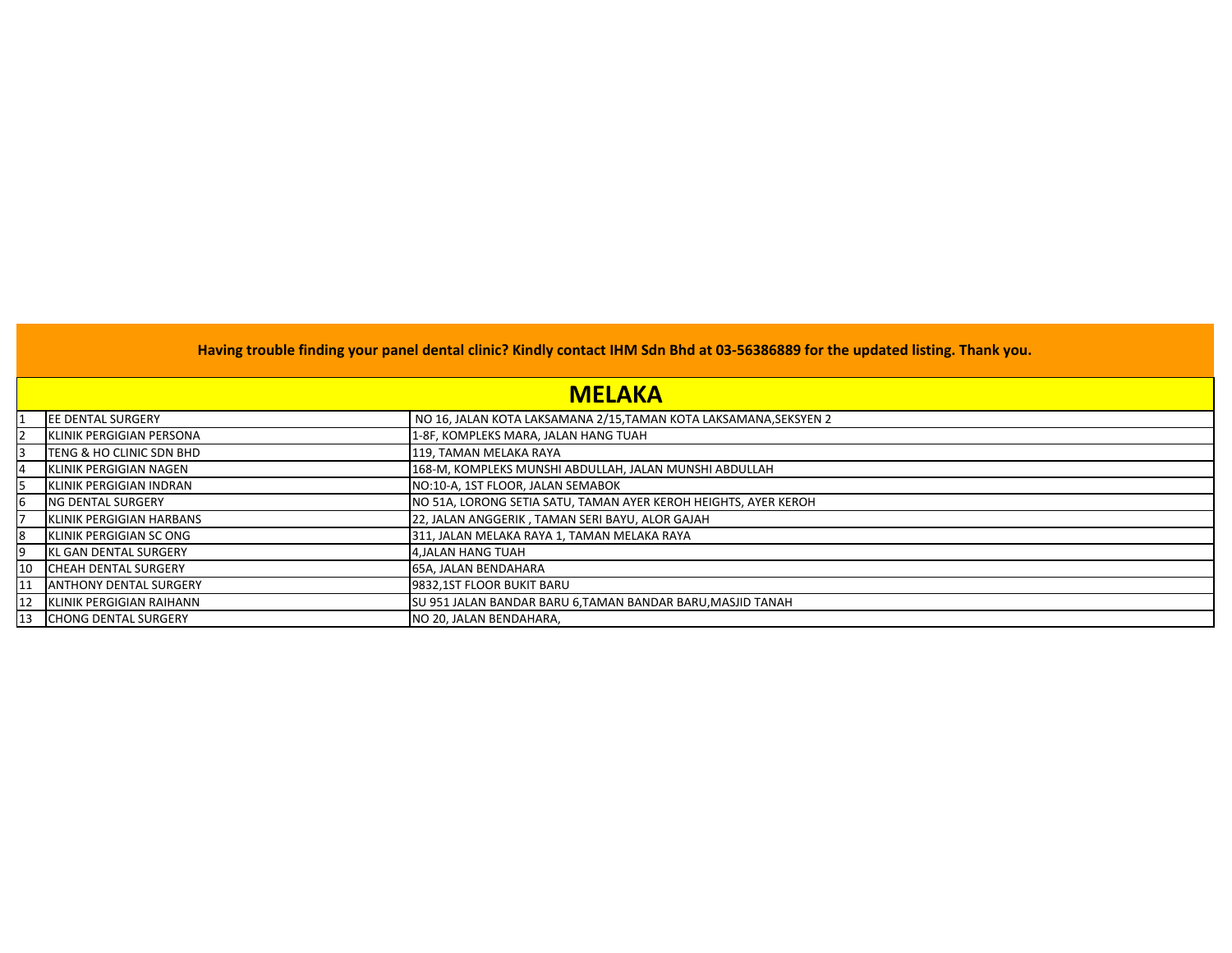## **NEGERI SEMBILAN**

|    | LIM DENTAL SURGERY                  | 826 TKT 1, BANGUNAN TABUNG HAJI, JALAN BARU, PORT DICKSON                        |
|----|-------------------------------------|----------------------------------------------------------------------------------|
|    | <b>LOUIS DENTAL SURGERY</b>         | 154, JALAN DATO' BANDAR TUNGGAL, SEREMBAN                                        |
| 13 | <b>IKLINIK PERGIGIAN LUKUT</b>      | 1852, JALAN BESAR LUKUT, PORT DICKSON                                            |
|    | SURGERI PERGIGIAN NEGERI            | 5, (ATAS) KOMPLEK NEGERI, JALAN DR KRISHNAN, SEREMBAN                            |
|    | <b>CANADA DENTAL SURGERY</b>        | 44,1ST FLOOR, JALAN TUANKU MUNAWIR                                               |
| 6  | <b>KLINIK PERGIGIAN P.D.</b>        | 82A (FIRST FLOOR), JALAN BANDAR, PORT DICKSON                                    |
|    | KLINIK PERGIGIAN TIEW               | PT 4772A, TINGKAT 1, JALAN TS 1/19, TAMAN SEMARAK 1, NILAI                       |
| 8  | <b>IKLINIK PERGIGIAN TEMPLER</b>    | 186, JALAN BESAR, NILAI                                                          |
|    | KLINIK PERGIGIAN LAGENDA            | NO 14, MEZZANINE FLOOR, JALAN DATO LEE FONG FEE, SEREMBAN                        |
| 10 | KLINIK PERGIGIAN PREM               | 687, MEZZANINE FLOOR, TAMAN RASAH JAYA, SEREMBAN                                 |
| 11 | KLINIK PERGIGIAN CHENG              | 108, JALAN YAM TUAN, KUALA PILAH                                                 |
| 12 | KLINIK PERGIGIAN & SURGERI SEREMBAN | 138, JALAN YAM TUAN, SEREMBAN                                                    |
| 13 | <b>YIM DENTAL CLINIC</b>            | 43, 1ST FLOOR, JALAN DATO SHEIKH AHMAD, SEREMBAN                                 |
| 14 | KLINIK PERGIGIAN HARBANS            | NO 4542, JALAN KENANGA 1, TMN SRI INTAN GEMENCHEH                                |
| 15 | KLINIK PERGIGIAN HELMY              | NO 25A, TINGKAT 1, LRG SRI MAWAR 12/2, TMN. SRI MAWAR FASA 2, SENAWANG, SEREMBAN |
|    | 16 KLINIK PERGIGIAN ZAIMAH          | 17, JALAN TUANKU MUNAWIR, SEREMBAN                                               |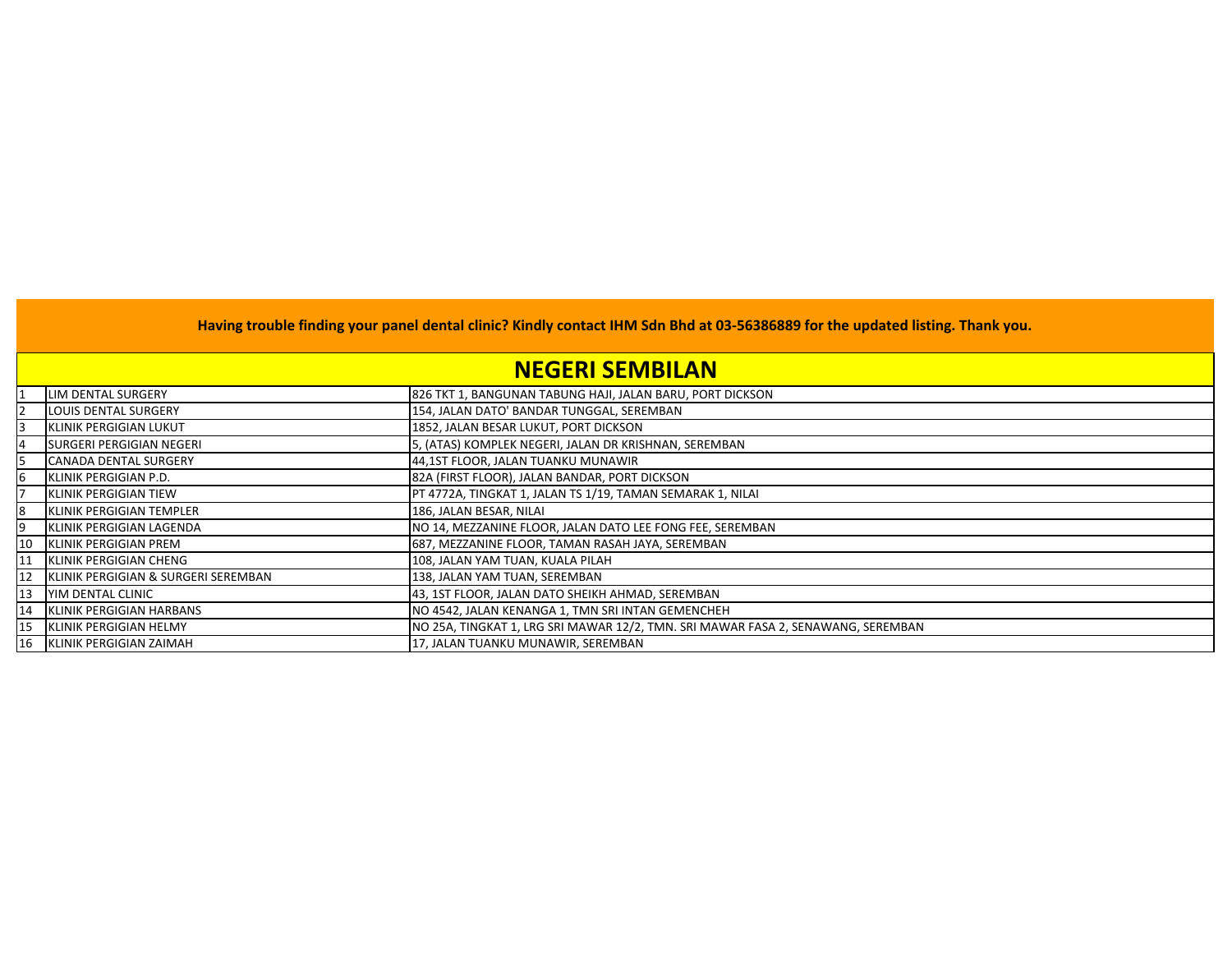|    | <b>PAHANG</b>                 |                                                                             |  |
|----|-------------------------------|-----------------------------------------------------------------------------|--|
|    | C H CHAN DENTAL SURGERY       | 45, JALAN TUN ISMAIL, KUANTAN                                               |  |
| 12 | KLINIK PERGIGIAN DEVAN        | 81, JALAN TUN ISMAIL, KUANTAN                                               |  |
| 13 | <b>HOH DENTAL SURGERY</b>     | 6, AH PENG STREET, BENTONG                                                  |  |
| 14 | KLINIK PERGIGIAN AZHAN        | 3, 1ST FLOOR, WISMA BENDAHARA LOT 1809, JALAN ENGKU MUDA, MANSOR            |  |
| I5 | KLINIK PERGIGIAN CHAN         | 96, JALAN BESAR, KUALA LIPIS                                                |  |
| 6  | KLINIK PERGIGIAN TEE          | NO36, JALAN ZABIDIN, MENTAKAB                                               |  |
|    | IKLINIK PERGIGIAN DR LING     | A-143, JALAN TUN ISMAIL, SRI DAGANGAN, KUANTAN                              |  |
| 8  | IKLINIK PERGIGIAN TEE         | NO 8A, KAMPUNG BARU, TRIANG                                                 |  |
| 19 | KLINIK PERGIGIAN CENDRAWASSIH | A-15, (GROUND FLOOR), JALAN BUKIT SETONGKOL, LORONG CENDERAWASIH 1, KUANTAN |  |
| 10 | KLINIK PERGIGIAN SHAHAR       | NO737-B,LURAH SEMANTAN,TEMERLOH                                             |  |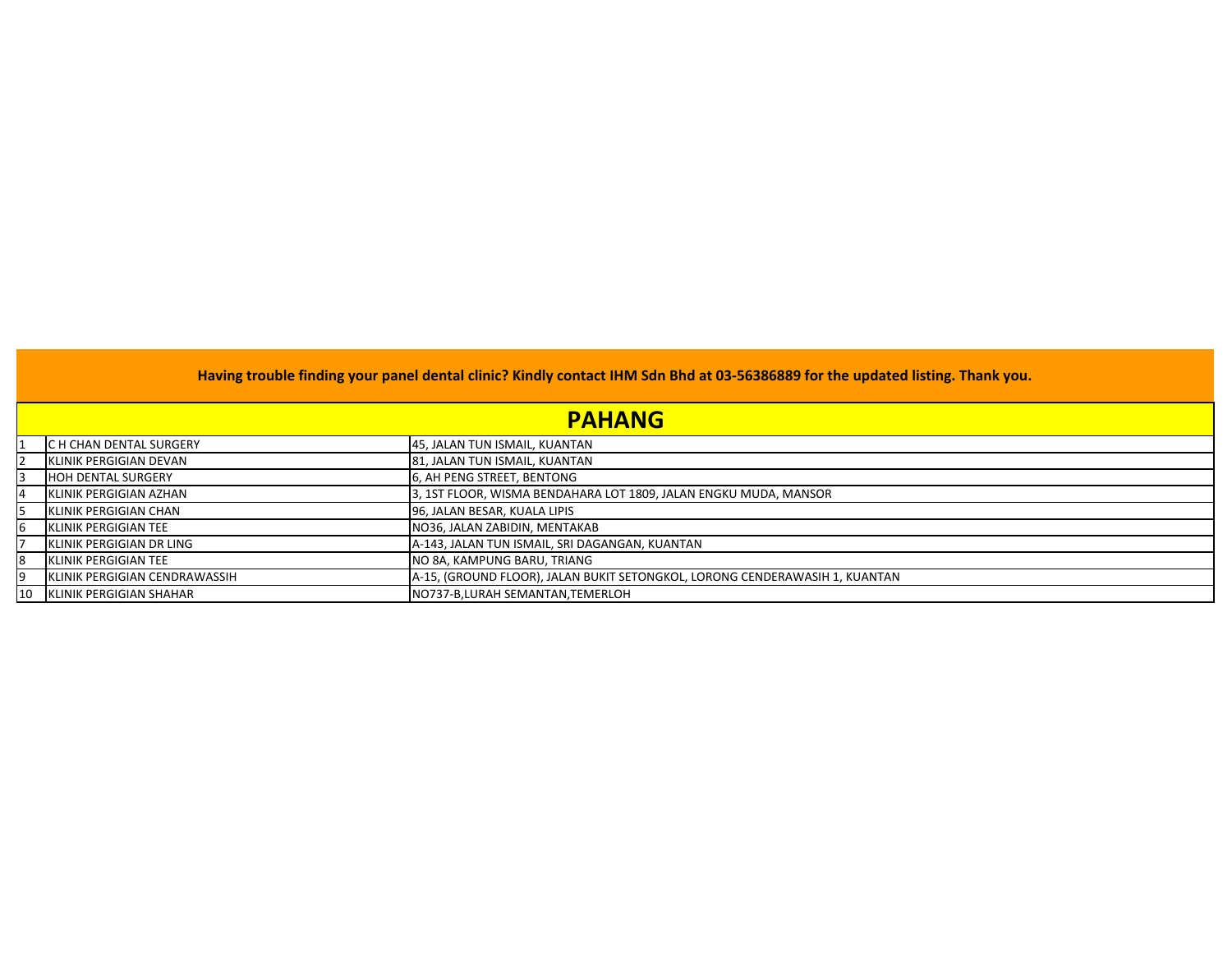## **PULAU PINANG**

|                 | LIM DENTAL SURGERY                                   | NO. 3, LENGKOK BURMAH (BURMAH CRESENT), PULAU TIKUS                               |
|-----------------|------------------------------------------------------|-----------------------------------------------------------------------------------|
| $\overline{2}$  | <b>ENG DENTAL SURGERY</b>                            | 33-B, JALAN CANTONMENT, PULAU TIKUS                                               |
| 3               | <b>TAN DENTAL SURGERY</b>                            | 2-F, JALAN BURMAH                                                                 |
| 4               | <b>TANJUNG DENTAL SURGERY</b>                        | 125-L, (1ST FLOOR), JALAN TANJUNG TOKONG                                          |
| 5               | CH'NG DENTAL SURGERY                                 | 12H-1, JALAN TUN DR AWANG, SUNGAI NIBONG KECIL                                    |
| $6\overline{6}$ | OON DENTAL SURGERY AND SPECIALIST ORTHODONTIC CENTRE | 45, JALAN ASTON, BUKIT MERTAJAM                                                   |
| 17              | KLINIK PERGIGIAN SEBERANG JAYA                       | 41, JALAN TENGGIRI, BANDAR SEBERANG JAYA, PRAIa                                   |
| 8               | <b>BHAR DENTAL SURGERY</b>                           | 1-P, JALAN SUNGAI NIBONG, BAYAN BARU                                              |
| 9               | <b>KLINIK GIGI SENTOSA</b>                           | 2658, JALAN KULIM, PUSAT PERNIAGAAN MAJU JAYA, KAMPUNG BARU, BUKIT MERTAJAM       |
| 10              | ONG & LIM DENTAL SURGERY                             | 14E, JALAN BATU LANCHANG, (JALAN TAN SRI THE EWE LIN)                             |
| 11              | ONG & LIM DENTAL SURGERY                             | 185-A, CAMPBELL STREET                                                            |
| 12              | <b>KLINIK PERGIGIAN ISLAND</b>                       | 79, JALAN BESAR, BALIK PULAU                                                      |
| 13              | <b>ISLAND DENTAL SURGERY</b>                         | 48-B, 1ST FLOOR, LINTANG ANGSANA, BANDAR BARU FARLIM                              |
| 14              | KLINIK PERGIGIAN CENTRAL                             | 30, FETTES ROAD                                                                   |
| 15              | <b>BHAR DENTAL SURGERY</b>                           | 49, JALAN TENGGIRI, SEBERANG JAYA, BUTTERWORTH                                    |
| 16              | <b>BHAR DENTAL &amp; SURGERY</b>                     | 15-B, LENGKOK DUMBAR, JELUTONG                                                    |
| 17              | <b>FORMOSA DENTAL SURGERY</b>                        | 123, LORONG SELAMAT                                                               |
| 18              | <b>ISLAND DENTAL SURGERY</b>                         | 102-A, 1ST FLOOR, JALAN MAYANG PASIR, BAYAN BARU                                  |
| 19              | <b>ISLAND DENTAL SURGERY</b>                         | 1-M, 1ST FLOOR, LORONG DELIMA 5, ISLAND GLADES                                    |
| 20              | KLINIK PERGIGIAN A MARINA                            | 858K, JALAN BALIK PULAU, MUKIM 6, TAMAN SRI INDAH BALIK PULAU                     |
| $\overline{21}$ | <b>TEH DENTAL SURGERY</b>                            | 350-A, JALAN SULTAN AZLAN SHAH, GELUGOR                                           |
| 22              | KLINIK PERGIGIAN LIM BERSAUDARA                      | 3617, JALAN CHE AHMAD, NIBONG TEBAL                                               |
| 23              | <b>THANG DENTAL SURGERY</b>                          | 3849, 1ST FLOOR, JALAN BAGAN LUAR, BUTTERWORTH                                    |
| 24              | CHIN HONG DENTAL SURGERY                             | 229 JALAN PASAR, BUKIT MERTAJAM                                                   |
| 25              | <b>KIEW DENTAL SURGERY</b>                           | 723A-1, VANDA BUSINESS PARK, JALAN SUNGAI DUA, GELUGOR                            |
| 26              | <b>HOSPITAL PANTAI MUTIARA</b>                       | 82, JALAN TENGAH, BAYAN BARU                                                      |
| 27              | <b>ANNA DENTAL SURGERY</b>                           | 749-A, JALAN SULTAN AZLAN SHAH, SUNGAI NIBONG                                     |
| 28              | KLINIK PERGIGIAN DESA MURNI                          | NO.6,TINGKAT 1,JALAN MURNI 1,TAMAN DESA MURNI 1,SUNGAI DUA,BUTTERWORTH,PENANG     |
| 29              | KLINIK PERGIGIAN DESA MURNI                          | NO 19,TINGKAT 1,JALAN PAUH INDAH 1,TAMAN PAUH INDAH,PERMATANG PAUH,PRAI           |
| 30              | PHOON DENTAL SURGERY                                 | 71-G, JALAN TERENGGANU,                                                           |
| 31              | MAXCARE DENTAL SURGERY(BM)                           | 2310 (TINGKAT BAWAH), TAMAN PERMAI JAYA, JALAN BUKIT MINYAK, BUKIT MERTAJAM       |
| 32              | MAXCARE DENTAL SURGERY(BW)                           | 7303, (TINGKAT BAWAH), TAMAN ANGGERIK, JALAN RAJA UDA.                            |
| 33              | KLINIK PERGIGIAN TAY                                 | 306C-2, JALAN DATO ISMAIL HASHIM, TAMAN DESA RIA, SUNGAI ARA, BAYAN LEPAS, PENANG |
| 34              | KLINIK PERGIGIAN A MARINA                            | 4-E, JALAN SUNGAI NIBONG, BAYAN BARU                                              |
| 35              | YEOH DENTAL SURGERY                                  | 14, TINGKAT 1, LORONG ABU SITI, GEORGETOWN                                        |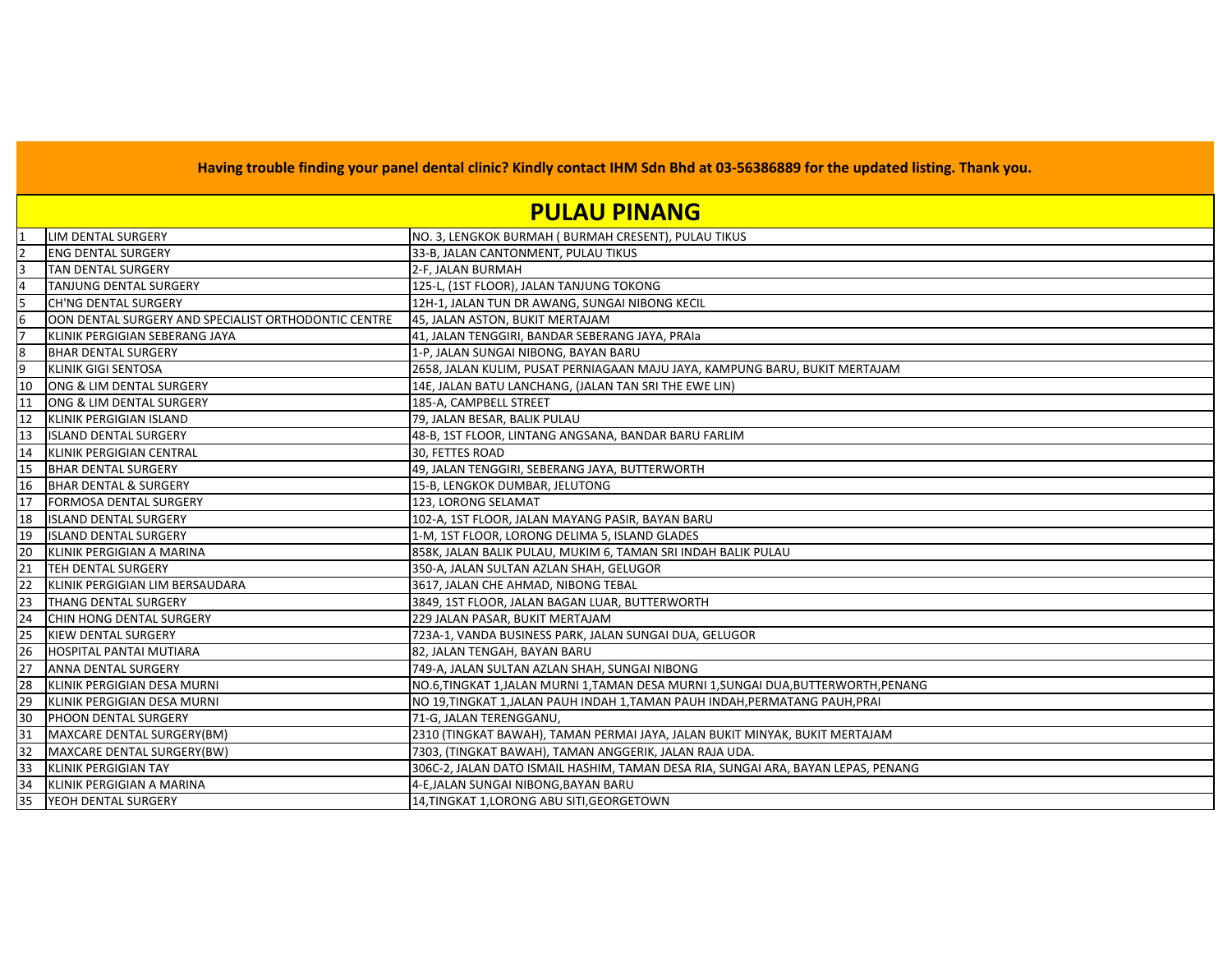|           | <b>PERAK</b>                    |                                                                                          |
|-----------|---------------------------------|------------------------------------------------------------------------------------------|
|           | <b>NGA DENTAL SURGERY</b>       | 111, JALAN BESAR, KAMPONG KOH                                                            |
|           | <b>KLINIK PERGIGIAN ONG</b>     | 5, JALAN DATO TAHWIL AZHAR                                                               |
|           | LIM DENTAL SURGERY              | 61, 1ST FLOOR, JALAN PASAR, TELUK INTAN                                                  |
|           | AIR TAWAR DENTAL CLINIC         | 49, JALAN BESAR, AYER TAWAR                                                              |
|           | KLINIK PERGIGIAN K T CHIENG     | 33A, TAMAN KAR KING, JALAN PENGKALAN BARAT, IPOH                                         |
|           | <b>CHUAH DENTAL SURGERY</b>     | 247A, JALAN BERCHAM, TAMAN DESA KENCANA, IPOH                                            |
|           | KLINIK PERGIGIAN LARUT          | 33, JALAN MASJID, TAIPING                                                                |
| 8         | KLINIK PERGIGIAN YOHES          | 75, JALAN BANDAR, TELUK INTAN                                                            |
| lg        | KHOR DENTAL SURGERY             | 28, JALAN CHUNG THYE PHIN, TAIPING                                                       |
| 10        | KLINIK PERGIGIAN LOKGA          | 2A, MEDAN KIDD, IPOH                                                                     |
| 11        | KLINIK PAKAR PERGIGIAN SIVA     | 243-A TAMAN ALKAFF, JALAN SILIBIN, IPOH                                                  |
| <b>12</b> | <b>VEERAPPAN DENTAL SURGERY</b> | 20A, JALAN JELAPANG, TAMAN SILIBIN, IPOH                                                 |
| 13        | KLINIK PERGIGIAN NGO            | 192, JALAN BESAR, AYER TAWAR                                                             |
| 14        | KLINIK PERGIGIAN BERSATU        | 23A, PERSIARAN SENGAT BARU 2, 1ST FLOOR, TAMAN BERSATU, SIMPANG PULAI, KG KEPAYANG, IPOH |
| 15        | PUBLIC DENTAL CLINIC            | 15, JALAN THEATRE, IPOH                                                                  |
| 16        | <b>SOO DENTAL SURGERY</b>       | 47A, JALAN YANG KALSOM, IPOH                                                             |
| 17        | KLINIK PERGIGIAN DR FOO         | 61A, SUSURAN STESEN 18, STATION 18, IPOH                                                 |
| 18        | SARJIT DENTAL SURGERY           | 117A, JALAN FAIR PARK, IPOH                                                              |
| <b>19</b> | <b>KLINIK PERGIGIAN LOW</b>     | NO-31, JALAN DAMAR LAUT, PANTAI REMIS                                                    |
| 20        | SP DENTAL CLINIC                | 184, MAIN ROAD, SUNGAI SIPUT (U), SUNGAI SIPUT                                           |
| 21        | A S NANDA DENTAL SURGERY        | 13, 1ST FLOOR, JALAN MUSTAPHA AL BAKRI, IPOH                                             |
| 22        | NG DENTAL SURGERY               | NG & TAN MANAGEMENT SERVICES SDN- BHD-, 195, JALAN TAMING SARI, TAIPING                  |
| 23        | KLINIK PERGIGIAN LEE            | NO-16, JALAN IPOH, SUNGAI SIPUT (U)                                                      |
| 24        | <b>IPOH JAYA DENTAL SURGERY</b> | 27A, SELASAR ROKAM 11, TAMAN IPOH JAYA, IPOH                                             |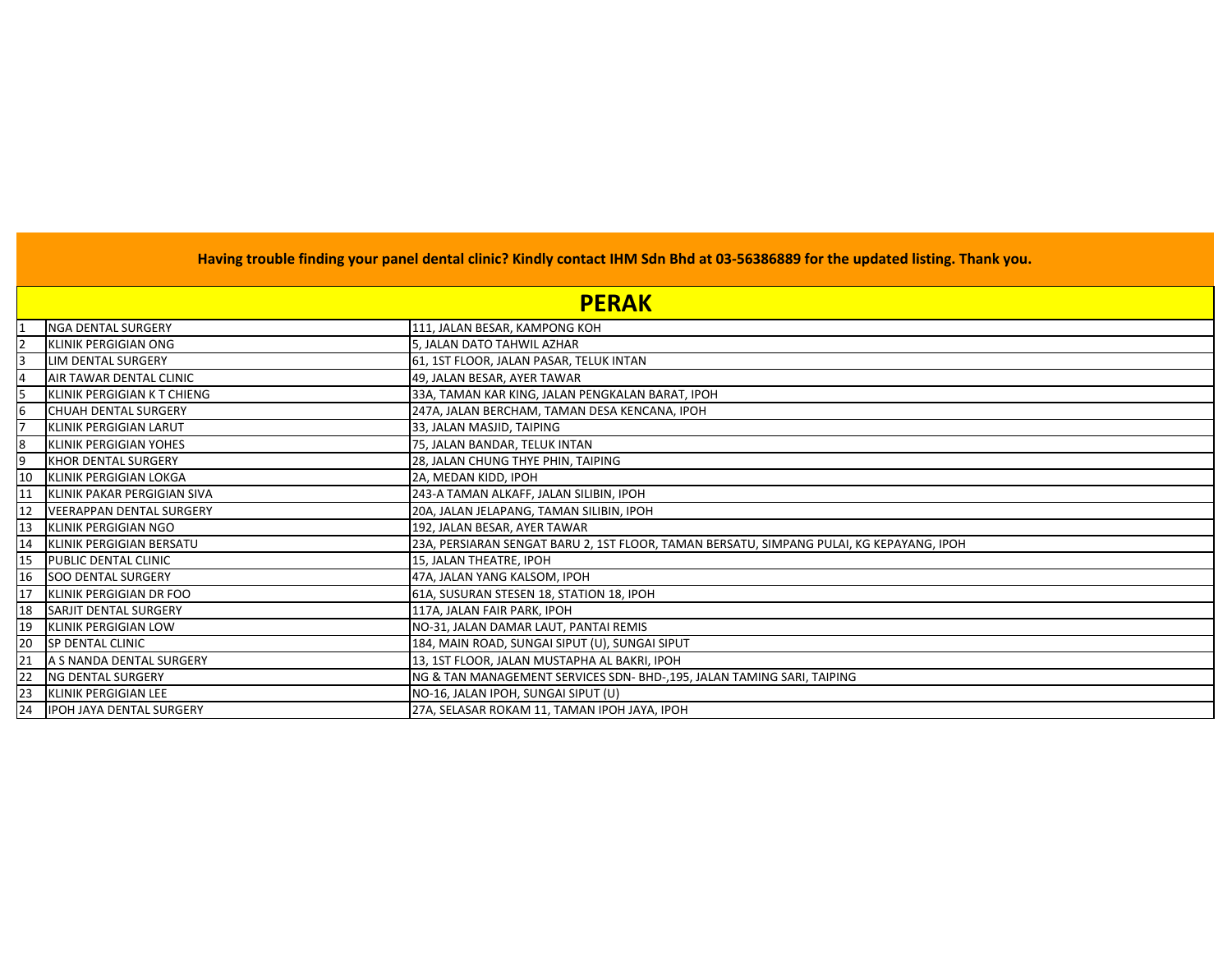|            | <b>SABAH</b>                         |                                                                                                 |  |
|------------|--------------------------------------|-------------------------------------------------------------------------------------------------|--|
|            | KLINIK PERGIGIAN MALIK               | 1028, JALAN DUNLOP, 1ST FLOOR, PO BOX 719, TAWAU                                                |  |
| 12         | DR RICHARD WONG DENTAL SURGERY       | 34, BLK E, 1ST FLOOR, DAMAI PLAZA PHASE 3, LUYANG COMMERCIAL CENTER, JALAN DAMAI, KOTA KINABALU |  |
| I3         | <b>ICHIA DENTAL SURGERY</b>          | NO4,GROUND FLOOR, BLOK B, TMN CHE MEI, LRG RAMPAI LIDO, JLN PENAMPANG, KOTA KINABALU            |  |
| 4          | <b>ITSEN DENTAL SURGERY</b>          | LOT 1B, BLK A, 1ST FLOOR BORNION CTR, LUYANG, KOTA KINABALU                                     |  |
| 15         | KLINIK PERGIGIAN NEO                 | TB 1929A, TKT 1, WISMA WING KEE, JALAN DOMINIC, TAWAU                                           |  |
| 16         | KINABALU DENTAL SURGERY              | LOT 8-1, BEVERLY HILLS PLAZA, JALAN BUNDUSAN, KOTA KINABALU                                     |  |
|            | KLINIK PERGIGIAN DR HARAHAP          | 20, TKT 1, JALAN DUNLOP, PO BOX 375, TAWAU                                                      |  |
| 18         | <b>IDR ELAINE LEE DENTAL SURGERY</b> | LOT 5, 1ST FLOOR, WISMA DAMAI, JALAN DAMAI, KOTA KINABALU                                       |  |
| 19         | <b>PANTAI DENTAL CLINIC</b>          | 5-0-2, LORONG API-API, JALAN CENTRE POINT, KOTA KINABALU                                        |  |
| <b>110</b> | KLINIK PERGIGIAN LABUAN              | UO - 163, JALAN O.K.K., AWANG BESAR                                                             |  |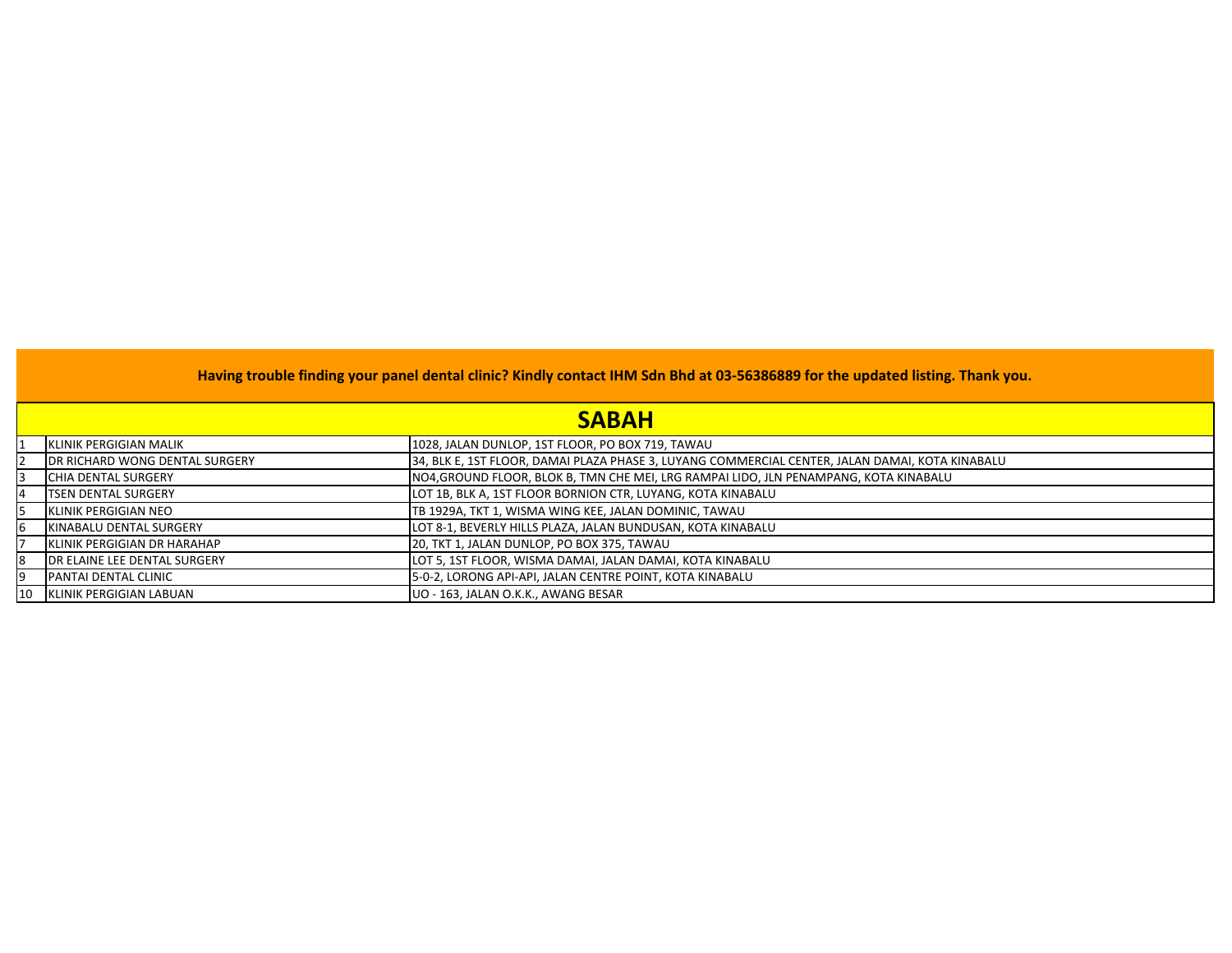|   | <b>SARAWAK</b>                         |                                                                                          |  |
|---|----------------------------------------|------------------------------------------------------------------------------------------|--|
|   | <b>IKLINIK PERGIGIAN SIBU</b>          | 74, 1ST FLOOR, JALAN KPG NYABOR, TANAH MAS BUILDING, SIBU                                |  |
|   | <b>ICS NG DENTAL SURGERY</b>           | LOT 1606, 1ST FLOOR, BLK 10, JALAN BATU LINTANG, KUCHING                                 |  |
|   | <b>IDR JOHN TING'S DENTAL SURGERY</b>  | LOT 150, 1ST FLOOR, TAMAN SRI DAGANG, JLN MASJID, BINTULU                                |  |
| 4 | <b>IDR HII DENTAL SURGERY</b>          | LOT 747, 1ST FLOOR, JALAN MERPATI, MIRI                                                  |  |
|   | <b>IDR AW JONG DENTAL SURGERY</b>      | LOT 2685, 1ST FLOOR, TWIN TOWER CENTRE, 2 1/2 MILES, ROCK RD, KUCHING                    |  |
| 6 | <b>IKLINIK PERGIGIAN TAN</b>           | NO 22, FIRST FLOOR, JALAN MASJID, SARIKEI                                                |  |
|   | <b>IDR YIE SIEW KEE DENTAL SURGEON</b> | 17, KINGSWAY P O BOX 5, MIRI                                                             |  |
| 8 | <b>CHEN DENTAL SPEALIST CLINIC</b>     | 50-1, 1ST FLOOR, KUEH HOCK KUI COMMERCIAL CENTRE, JALAN TUN AHMAD ZAIDI, ADRULE, KUCHING |  |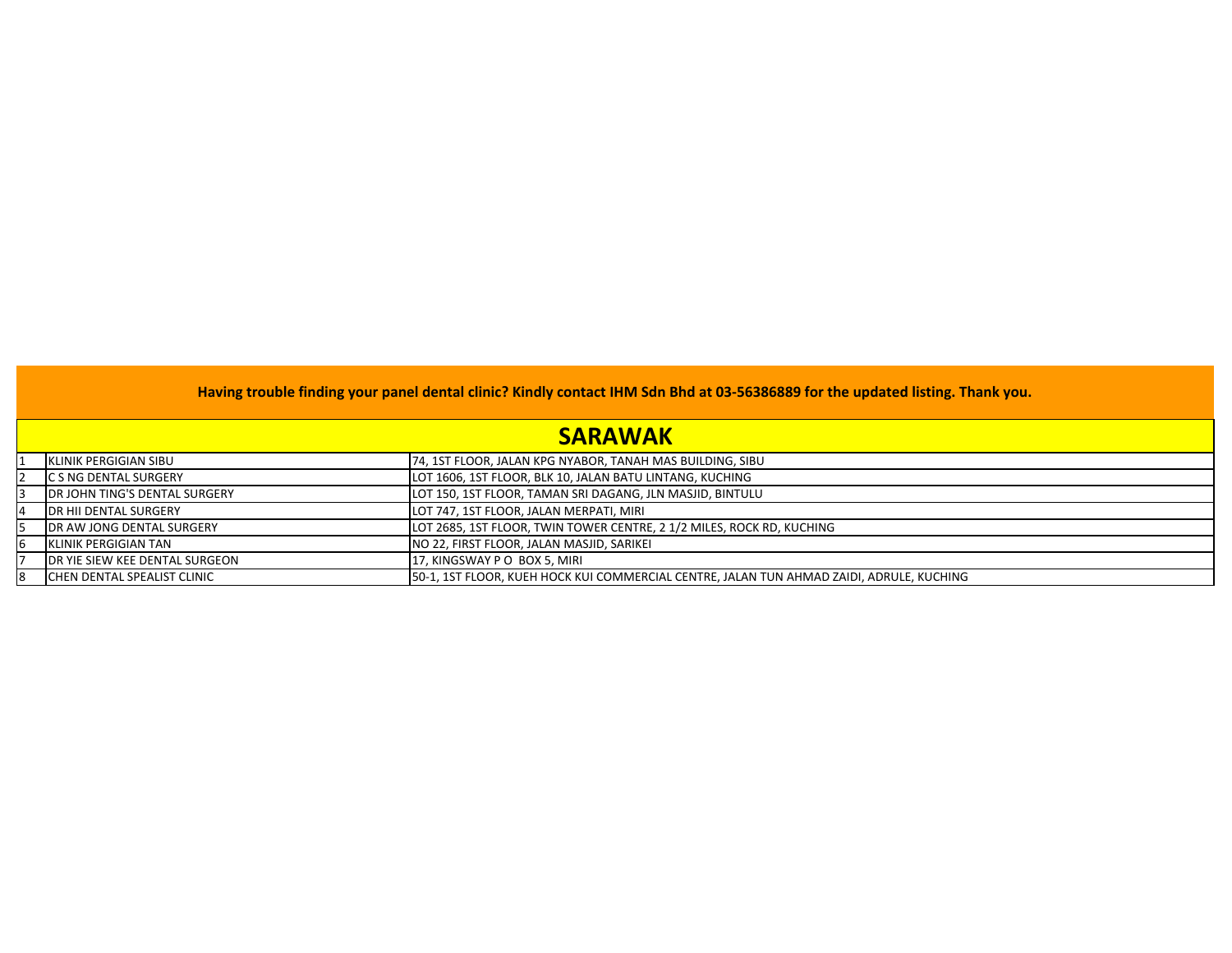|    | Having trouble finding your panel dental clinic? Kindly contact IHM Sdn Bhd at 03-56386889 for the updated listing. Thank you. |                                                                                          |  |  |
|----|--------------------------------------------------------------------------------------------------------------------------------|------------------------------------------------------------------------------------------|--|--|
|    | <b>SELANGOR</b>                                                                                                                |                                                                                          |  |  |
|    | DR LING & PARTNERS DENTAL SURGEONS                                                                                             | E-1-43, BLOCK E, JALAN PJU 1/45, PJU 1, AMAN SURIA, DAMANSARA, PETALING JAYA             |  |  |
|    | KLINIK PERGIGIAN ZAKWAN                                                                                                        | NO. 39-1, JALAN SEMENYIH, SENTRAL 3, SEMENYIH                                            |  |  |
| l3 | KLINIK PERGIGIAN ZU                                                                                                            | NO 30A, JALAN KRISTAL K7/K, SEKSYEN7, SHAH ALAM                                          |  |  |
|    | PAKAR PERGIGIAN AMAN SURIA                                                                                                     | A-1-28, JALAN PJU 1/43, AMAN SURIA DAMANSARA                                             |  |  |
| 15 | KLINIK PERGIGIAN COUNTRY HOMES                                                                                                 | 7A, TINGKAT 1, JALAN DESA 1/1, BANDAR COUNTRY HOMES, RAWANG                              |  |  |
| 16 | KLINIK PERGIGIAN SETIA ALAM                                                                                                    | 21-2-2 JALAN SETIA PRIMA A U13/A, BANDAR SETIA ALAM, SHAH ALAM                           |  |  |
|    | KLINIK PERGIGIAN IKHLAS                                                                                                        | NO. 3, JALAN SUADAMAI 1/3, BANDAR TUN HUSSEIN ONN                                        |  |  |
| 8  | KLINIK PERGIGIAN SUPREME                                                                                                       | N008, VISTA SHOP, JALAN PJU 10/2B, DAMANSARA DAMAI                                       |  |  |
| 9  | KLINIK PERGIGIAN TIEW                                                                                                          | NO. 9, JALAN M/J1, TAMAN MAJILIS JAYA, JALAN SUNGAI CHUA                                 |  |  |
| 10 | KLINIK PERGIGIAN RAIHAN                                                                                                        | NO. 7, TINGKAT SATU, JALAN 2/8, BANDAR BARU SELAYANG, BATU CAVES                         |  |  |
| 11 | KLINIK PERGIGIAN TEY& KHAW                                                                                                     | 31-2, TKT 1, JLN PJU 5/10, PJU 5, DATARAN SUNWAY, KOTA DAMANSARA                         |  |  |
| 12 | <b>KLINIK PERGIGIAN UPTOWN</b>                                                                                                 | NO. 39A, JALAN SS21/37, DAMANSARA UTAMA, PETALING JAYA                                   |  |  |
| 13 | KLINIK PERGIGIAN MYDENTAL                                                                                                      | 27, TINGKAT 1, JALAN SS19/6, SUBANG JAYA                                                 |  |  |
| 14 | KLINIK PERGIGIAN SUPREME                                                                                                       | NO. 12-1, JALAN TIARA 2, BANDAR BARU, KLANG                                              |  |  |
| 15 | <b>OOI DENTAL SURGERY</b>                                                                                                      | 170, 1ST FLOOR, JALAN BUNGA PEKAN, BANTING                                               |  |  |
| 16 | SAI-MALA DENTALSURGERY                                                                                                         | J3, BANGUNAN KHAS, LORONG 8/1E, JALAN BARAT, PETALING JAYA                               |  |  |
| 17 | KLINIK PERGIGIAN KAJANG PRIMA                                                                                                  | 34-1, JALAN KP1/2, TMN KAJANG PRIMA, OFF JLN SEMENYIH, KAJANG                            |  |  |
| 18 | <b>KLINIK PERGIGIAN TIEW</b>                                                                                                   | NO. 1 JALAN PERDANA 3/3 TAMAN PUCHONG PERDANA BT 12 3/4 JALAN PUCHONG PERDANA            |  |  |
| 19 | TAN DENTAL SURGERY                                                                                                             | 11, 1ST FLOOR, JALAN SS2/75, PETALING JAYA,                                              |  |  |
| 20 | <b>KLINIK PERGIGIAN JP</b>                                                                                                     | NO.64, JALAN WELMAN, RAWANG                                                              |  |  |
| 2: | KLINIK PERGIGIAN ASFALIZA                                                                                                      | 2A,PANGSAPURI EHSAN,JALAN PERSIARAN HAMZAH ALANG,MERU KAPAR                              |  |  |
| 22 | KLINIK PERGIGIAN TIEW                                                                                                          | NO.5A, TINGKAT 1, JALAN SS 25/23, TAMAN PLAZA, PETALING JAYA                             |  |  |
| 23 | KLINIK PERGIGIAN & SURGERI RAHMAN PUTRA                                                                                        | LOT NO 2076, JALAN 3/1, PUSAT BANDAR BARU SUNGAI BULOH, SUNGAI BULOH                     |  |  |
| 24 | KLINIK PERGIGIAN & SURGERI RAHMAN PUTRA                                                                                        | 44A, 1ST FLOOR, JALAN BRP 1/2, BUKIT RAHMAN PUTRA, SUNGAI BULOH                          |  |  |
| 25 | <b>KLINIK PERGIGIAN HARRY</b>                                                                                                  | NO.47A, JALAN BUNGA TANJUNG 6A, TAMAN PUTRA, AMPANG                                      |  |  |
| 26 | KAUR DENTAL & ORTHONDONTIC CLINIC                                                                                              | NO.46, 1ST FLOOR, JALAN PJS 8/6, MENTARI PLAZA, BANDAR SUNWAY, PETALING JAYA             |  |  |
| 27 | KLINIK PERGIGIAN FAMILI                                                                                                        | NO.18-M, 7F/F, JALAN ZIRKON, SEKSYEN 7, SHAH ALAM                                        |  |  |
| 28 | KLINIK PERGIGIAN MENTARI                                                                                                       | NO.16-2, FIRST FLOOR, JALAN PJS 8/2, MENTARI BUSINESS PARK, BANDAR SUNWAY, PETALING JAYA |  |  |
| 29 | KLINIK PERGIGIAN SELAYANG                                                                                                      | 34-3, JALAN BESAR, SELAYANG BARU, BATU CAVES                                             |  |  |
| 30 | KLINIK PERGIGIAN PORT KLANG                                                                                                    | 151, PERSIARAN RAJA MUDA MUSA, PORT KLANG                                                |  |  |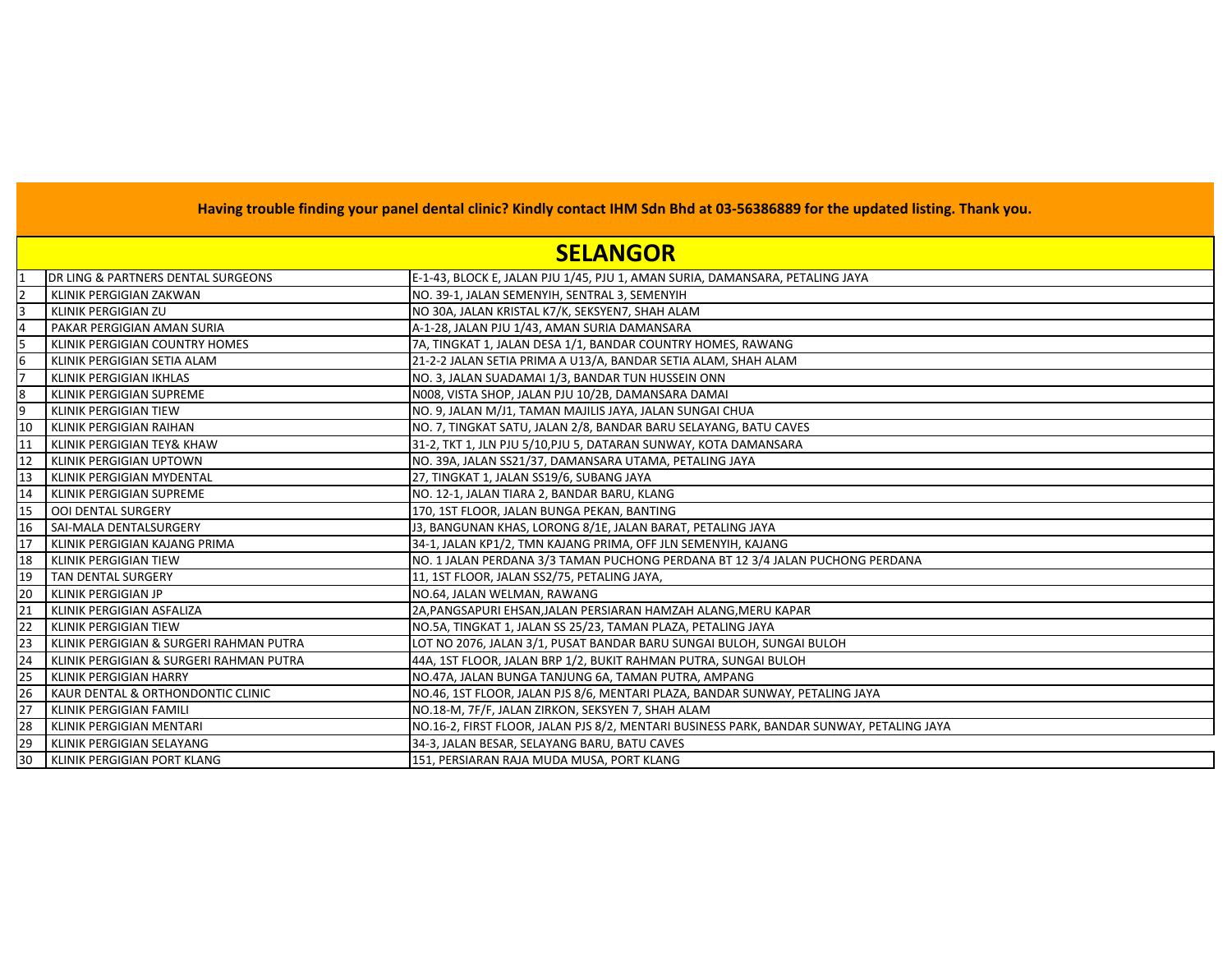|                 | <b>SELANGOR</b>                                    |                                                                           |  |  |  |
|-----------------|----------------------------------------------------|---------------------------------------------------------------------------|--|--|--|
| 31              | DOKTOR PERGIGIAN KHOO DAN RAKAN RAKAN              | 161-A, PERSIARAN RAJA MUDA MUSA, PORT KLANG                               |  |  |  |
| 32              | DOKTOR PERGIGIAN KHOO DAN RAKAN-RAKAN              | 192A, JALAN SUNGAI BERTIK, KLANG                                          |  |  |  |
| 33              | KLINIK PAKAR ORTHODONTIK & PERGIGIAN CHOO          | 14A-16A, JALAN KASAWARI 8, TAMAN ENG ANN, KLANG                           |  |  |  |
| 34              | KLINIK PERGIGIAN AZFAR (AZFAR IDENTITICAL SERVICES | NO.13A, JALAN PEREPAT 27/95, SEKSYEN 27, SHAH ALAM                        |  |  |  |
| 35              | KHOO DENTAL SURGERY                                | 3, TKT 1, JALAN STESEN, KLANG                                             |  |  |  |
| 36              | KLINIK PERGIGIAN IKHLAS                            | 19-1, JALAN KASTURI, PLAZA KASTURI, BALAKONG, CHERAS                      |  |  |  |
| 37              | KLINIK PERGIGIAN TIEW                              | 1,TINGKAT 1,JALAN PERUSAHAAN 1 SERDANG OFF, JALAN SERI KEMBANGAN SELANGOR |  |  |  |
| 38              | <b>KLINIK PERGIGIAN TIEW</b>                       | NO. 397A, JALAN 1A/1, BANDAR BARU SUNGAI BULOH, SUNGAI BULOH              |  |  |  |
| 39              | KLINIK PERGIGIAN USJ                               | NO. 40A, TINGKAT 1, JALAN USJ 8/2A, UEP SUBANG JAYA                       |  |  |  |
| 40              | KLINIK PERGIGIAN ZAINAL                            | 6A, JALAN PUCHONG PERMAI 2, TAMAN PUCHONG PERMAI PUCHONG                  |  |  |  |
| 41              | KLINIK PERGIGIAN LAKSHMAN                          | 212,JALAN BATU UNJUR 7,TAMAN BAYU PERDANA.41200 KLANG                     |  |  |  |
| 42              | KLINIK PERGIGIAN LAKSHMAN                          | 8A, JALAN BARU, KLANG,                                                    |  |  |  |
| 43              | SARJIT DENTAL SURGERY                              | 21A, JALAN 17 / 19, SHAH ALAM                                             |  |  |  |
| 44              | KLINIK PERGIGIAN CENTRAL                           | 102, PERSIARAN RAJA MUDA MUSA, PORT KLANG                                 |  |  |  |
| 45              | KLINIK PERGIGIAN DR RASHID DAN RAKAN               | 67M, JALAN MAMANDA 1, AMPANG POINT, AMPANG                                |  |  |  |
| 46              | KLINIK PERGIGIAN DR LEE, JAMAL & PARTNERS          | B8-1, JALAN SS15/4D, SUBANG JAYA                                          |  |  |  |
| 47              | KLINIK PERGIGIAN SHAH ALAM                         | NO.35A, JALAN PINANG B, SEKSYEN 18, SHAH ALAM                             |  |  |  |
| 48              | <b>OOI DENTAL SURGERY</b>                          | LOT 154, 1ST.FLOOR, MAIN ROAD, 10TH MILE, KAPAR, KLANG                    |  |  |  |
| 49              | KLINIK PERGIGIAN DR CHONG                          | 14A, JALAN MERAK 4A, BANDAR PUCHONG JAYA, PUCHONG                         |  |  |  |
| 50              | KLINIK PERGIGIAN BANDAR                            | 22A, JALAN BESAR, SEMENYIH                                                |  |  |  |
| $\overline{51}$ | KLINIK PERGIGIAN KHOO & RAKAN-RAKAN                | NO. 409, TINGKAT SATU, JALAN BESAR, PANDAMARAN, PELABUHAN KLANG           |  |  |  |
| 52              | KLINIK PERGIGIAN KHOO & RAKAN-RAKAN                | LOT 126, KOMPLEKS PKNS, SHAH ALAM                                         |  |  |  |
| 53              | KLINIK PERGIGIAN KHOO & RAKAN-RAKAN                | 35-A, JALAN RAJA HASSAN, KLANG                                            |  |  |  |
| 54              | KLINIK PERGIGIAN TAN                               | 2980-A, PERSIARAN RAJA MUDA MUSA, KLANG                                   |  |  |  |
| 55              | KLINIK PERGIGIAN TIEW                              | 30, TINGKAT 1, JALAN PASAR BARU, SEMENYIH                                 |  |  |  |
| 56              | T LOW DENTAL & ORTHODONTIC CLINIC                  | 165-A, JALAN SS 2/24, PETALING JAYA                                       |  |  |  |
| 57              | FERNANDEZ DENTAL SURGERY                           | 2552, PERSIARAN RAJA MUDA MUSA, KLANG                                     |  |  |  |
| 58              | KLINIK PERGIGIAN RAMA                              | 15, LORONG BAHAGIA 2, TANJUNG KARANG, KUALA SELANGOR                      |  |  |  |
| 59              | KLINIK PAKAR PERGIGIAN PERIODONTIK                 | 19A, JALAN SS 14/1, SUBANG JAYA                                           |  |  |  |
| 60              | KLINIK PERGIGIAN NIRMAL                            | 18A, JALAN USJ 4/6B, SUBANG JAYA                                          |  |  |  |
| 61              | <b>KLINIK PERGIGIAN IKHWAN</b>                     | LOT 2109C, BT 6, PEKAN MERU, KLANG                                        |  |  |  |
| 62              | KLINIK DR GIGI CHONG DAN LEE                       | 20-A, JALAN BERSATU 25/9, TAMAN SRI MUDA, SHAH ALAM                       |  |  |  |
| 63              | KLINIK PERGIGIAN SUNGAI RASA                       | 15A, LORONG BKT KUDA, JALAN BATU TIGA LAMA, KLANG                         |  |  |  |
| 64              | KLINIK PERGIGIAN KHAIRUDDIN                        | 31A, JALAN NELAYAN 19/A, SEKSYEN 19, SHAH ALAM                            |  |  |  |
| 65              | <b>CHONG &amp; GOH DENTAL</b>                      | 19A, JALAN NELAYAN 19/A, SEKSYEN 19, SHAH ALAM                            |  |  |  |
| 66              | <b>R.S. DENTAL SURGERY</b>                         | NO.8, JALAN SRI SARAWAK 26, TAMAN ANDALAS, KLANG                          |  |  |  |
| 67              | S H KHOO DENTAL SURGERY                            | 44A, 1ST FLOOR, JALAN KAPAR, KLANG                                        |  |  |  |
| 68              | MENARA DENTAL SURGERY                              | FIRST FLOOR, NO.13, JALAN 52/10, NEW TOWN PETALING JAYA                   |  |  |  |
| 69              | MANI DENTAL SURGERY                                | 23, JALAN MAXWELL, RAWANG                                                 |  |  |  |
| 70              | <b>VIJAY DENTAL SURGERY</b>                        | 21A, JALAN JATI 3/13A, SHAH ALAM                                          |  |  |  |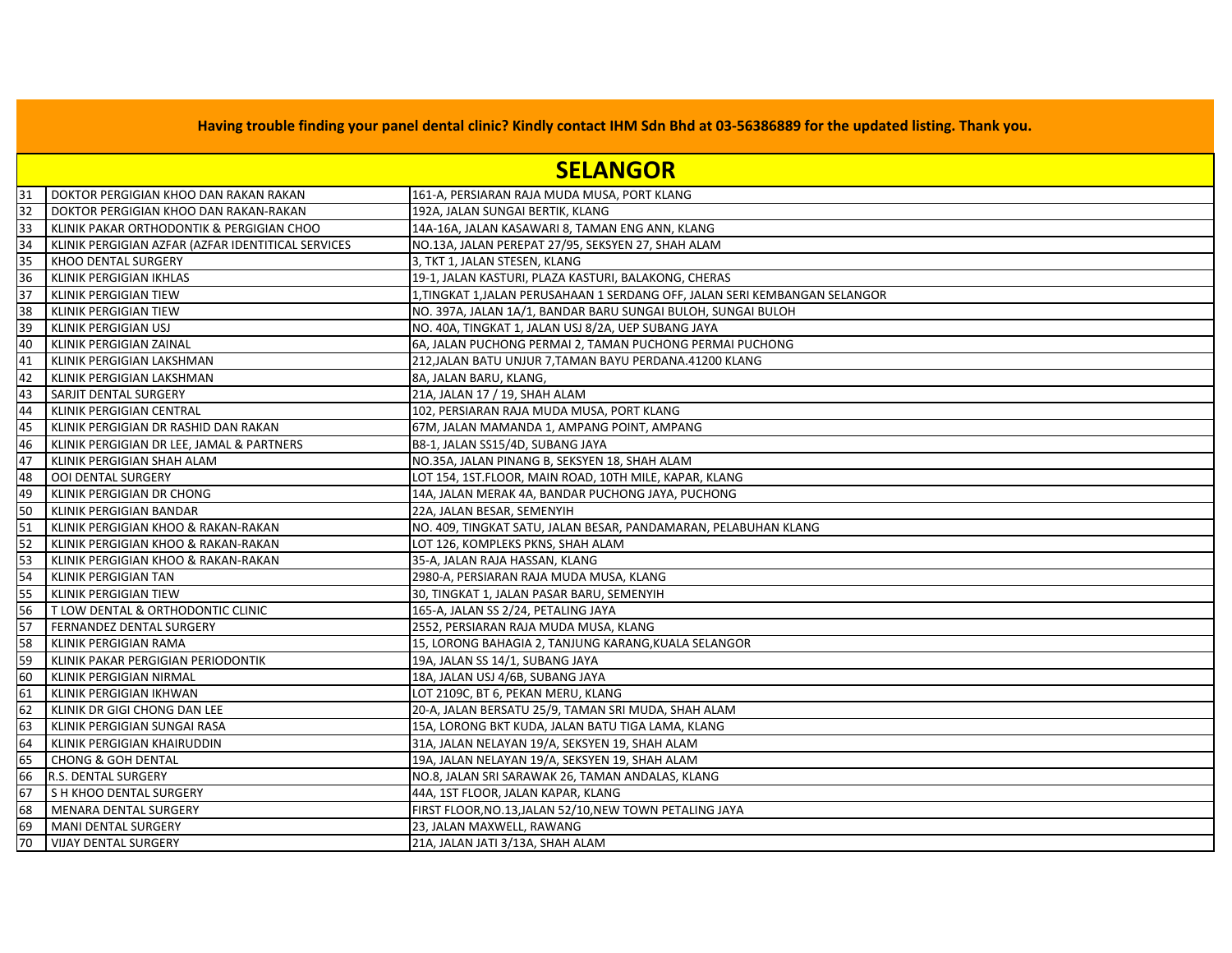|             | <b>SELANGOR</b>                      |                                                                                     |  |  |
|-------------|--------------------------------------|-------------------------------------------------------------------------------------|--|--|
| 171         | KLINIK PERGIGIAN SG PELEK            | 42A, TINGKAT 1, JALAN BESAR, SUNGAI PELEK SELANGOR                                  |  |  |
| 72          | <b>KLINIK PERGIGIAN INDRA</b>        | 9-1, JALAN OPERA EU 2/E, TTDI JAYA, SHAH ALAM                                       |  |  |
| 73          | <b>KLINIK PERGIGIAN SUNWAY</b>       | 4-1, JALAN PJS 11/28, BANDAR SUNWAY, PETALING JAYA                                  |  |  |
| 74          | <b>OOI DENTAL CLINIC</b>             | 161A, BATU 6 1/2 MILE, TAMAN ORKID, JALAN MERU, KLANG                               |  |  |
| 75          | <b>CHEMPAKA DENTAL SURGERY</b>       | NO. 1A, JALAN SS 25/23, TAMAN PLAZA, PETALING JAYA                                  |  |  |
| 76          | ARASU DENTAL SURGERY                 | 47, JALAN SULAIMAN, KAJANG                                                          |  |  |
| <b>1</b> 77 | POLIKLINIK AL-HAJ                    | 34, JALAN 4/11, SEKSYEN 4 TAMBAHAN, BANDAR BARU BANGI                               |  |  |
| 78          | THURAI DENTAL SURGERY                | 6A, JALAN SS 3/35, TAMAN UNIVERSITI, PETALING JAYA                                  |  |  |
| 79          | PUA & LAI DENTAL SURGERY             | 68-A, JALAN NENAS, KLANG                                                            |  |  |
| 80          | <b>KLINIK PERGIGIAN SHARM</b>        | BLK U3-00-02, SUBANG PERDANA, GOODYEAR COURT 8, PERSIARAN MULIA, SUBANG JAYA        |  |  |
| 81          | KLINIK PERGIGIAN TIEW                | NO 164, TINGKAT 1.JALAN UTAMA 2,TAMAN JAYA UTAMA 2,TELOK PANGLIMA GARANG BANTING    |  |  |
| 82          | <b>KLINIK PERGIGIAN TIEW</b>         | NO. 23, 1ST FLOOR JALAN SS 2 BT 11 BANDAR CHERAS KAJANG                             |  |  |
| 83          | <b>KLINIK PERGIGIAN TIEW</b>         | NO. 126 & 128, TINGKAT 1, JALAN BUNGA PEKAN, BANTING                                |  |  |
| 84          | KLINIK PERGIGIAN ZAHIDA              | 24A, JALAN LIKU B,8/B SEKSYEN 8,SHAH ALAM                                           |  |  |
| 85          | <b>KLINIK PERGIGIAN MODERN</b>       | NO. 53-2 (FIRST FLOOR), JALAN USJ 9/5S, SUBANG JAYA                                 |  |  |
| 86          | KLINIK PERGIGISN TIEW & DR ERICA TAN | NO. 72-1, TINGKAT 1, LORONG BATU NILAM 4B, BANDAR BUKIT TINGGI, KLANG               |  |  |
| 87          | KLINIK PERGIGIAN INSYIRAH TTDI JAYA  | NO 6-A,JALAN SAUJANA INDAH 1,SAUJANA INDAH BUSINESS PARK,SEK.U2 TTDI JAYA,SHAH ALAM |  |  |
| 88          | KLINIK PERGIGIAN L. H. ONG           | 11-A,1ST FLOOR, JALAN SS24/8, TAMAN MEGAH, PETALING JAYA                            |  |  |
| 89          | KLINIK PERGIGIAN DAN SURGERI VINO    | NO.195A, JALAN SULTAN ABDUL SAMAD, BANTING                                          |  |  |
| 90          | KLINIK PERGIGIAN CHUAH               | 21A, TINGKAT SATU, JALAN 14/20, PETALING JAYA.                                      |  |  |
| 91          | KLINIK PERGIGIAN BESTARI             | 13, JALAN 1/1, TAMAN RAMAL INDAH, SUNGAI RAMAL LUAR                                 |  |  |
| 92          | KLINIK PERGIGIAN BESTARI             | 73A, JALAN DIPLOMATIK ENCLAVE, PRESINT 15, PUTRAJAYA.                               |  |  |
| 93          | KLINIK PERGIGIAN SMILE ARTS          | 55-1, JALAN PJU 5/20, THE STRAND KOTA DAMANSARA, PETALING JAYA.                     |  |  |
| 94          | KLINIK PERGIGIAN DR SMILE            | A-1-28, JALAN PJU 1/43, AMAN SURIA DAMANSARA, PETALING JAYA                         |  |  |
| 95          | KLINIK PERGIGIAN DR SMILE            | 22A, JALAN TPS 1/2, TAMAN PELANGI SEMENYIH, SEMENYIH                                |  |  |
| 96          | KLINIK PERGIGIAN AL- ANSAR           | 29-1, JALAN PULAU LUMUT, P U10 / P, ALAM BUDIMAN, SEKSYEN U10, SHAH ALAM.           |  |  |
| 97          | KLINIK PERGIGIAN DR LING             | 53, JALAN MERANTI 2A, BANDAR UTAMA, BATANG KALI                                     |  |  |
| 98          | KLINIK PERGIGIAN HALIZAH             | 201A, KOMPLEKS DIAMOND, BANGI BUSINESS PARK, OFF PERSIARAN BANDAR.                  |  |  |
| 99          | <b>KLINIK PERGIGIAN QASEH</b>        | 21GF, SERI BANGI, JALAN 8/35, SEKSYEN 8, BANDAR BARU BANGI                          |  |  |